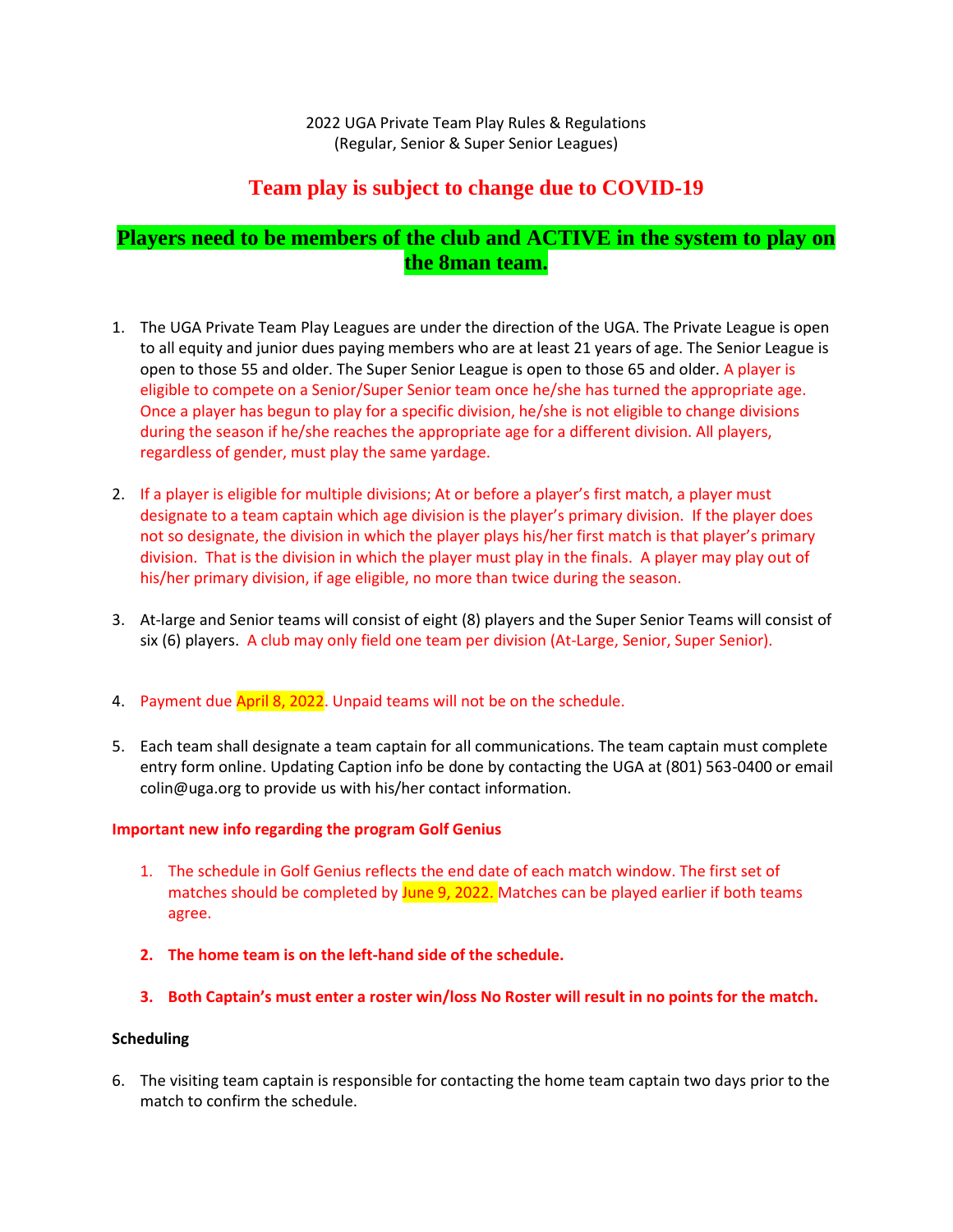## 7. **All regular season matches must be completed by August 18, 2022.**

- i. The UGA will provide a schedule with windows (including weekends) for each match. The first day of each window is the date the UGA recommends for each match.
- ii. If a match cannot be completed within the window, both captains must agree *in writing* (email between captains with [colin@uga.org](mailto:colin@uga.org) CC'd) to reschedule the match outside of the window set by the UGA.
- iii. If both captains cannot agree on a schedule change, the last day of the window will stand as the default match.
- **iv. After September 1, 2022, incomplete matches will result in zero points and a loss for both teams.**
- 8. The official time of each match is at 1:00 p.m. when appropriate. Any team that desires to make a change may do so with the consent of the other team. Please make schedule changes prior to the start of the year. Do not make changes just to accommodate a player or two who cannot be there as there are many players who will be interested in participating.
	- a. All schedule changes must be made and documented *in writing* (email between captains with [colin@uga.org](mailto:colin@uga.org) CC'd) *before* the official start time of the original match. If two teams cannot agree on a schedule change, then the time and date of the original match stand.
- 9. A scheduled match should not be postponed because of minor weather problems. If serious weather is likely, captains should reschedule the match as soon as practicable.
- 10. If the course condition is unplayable due to extenuating circumstances, a team may designate another site to host its home matches. The site and extenuating circumstances must be approved by the UGA.
- 11. Each league will be divided into two divisions. The teams in each division will rotate on an annual basis.

## **Home Course Responsibilities**

- 12. The home team waives the green fees for the visiting team, but cart fees may be charged at the discretion of each club. Everyone should pay for his/her own cart if cart fees are charged.
	- The *winning team captain* will be responsible for posting the results of the match online. Both Captain's must enter a roster win/loss No Roster will result in no points for the match.

## **Food & Beverage Expectations**

13. The home team is not required to host on-course food and beverage. The UGA encourages the home team to host a brief social after each match. Players should be responsible for the cost of alcoholic beverages.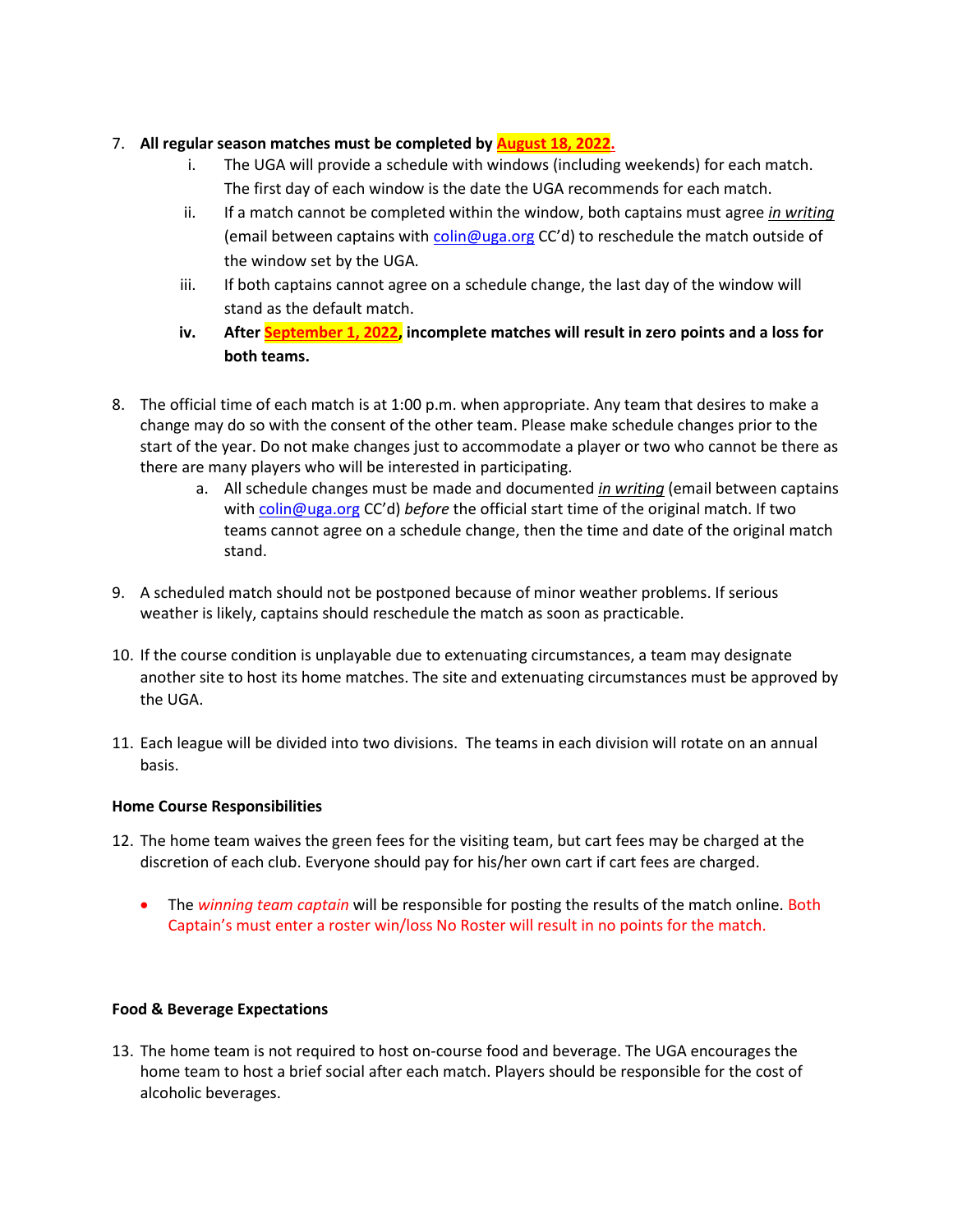#### **Play**

- 14. All matches should begin in reverse order, i.e. the 7th and 8th players should be in the first foursome. The visiting team has the honor on the first hole.
- 15. Captains should agree on a yardage to be played prior to play.
- 16. A player may not play on more than *one* 8-man team during the season. However, if a player sells or buys an equity country club membership, he/she may switch teams.
	- a. All team members must be members of the club and have their UGA membership dues paid for current year before a match begins. The entire match is subject to disqualification if all players are not current paid members of the UGA.
- 17. The professional, or one of the assistants, must play in the number one position unless they cannot play, in which case an amateur will fill the number one position.
	- a. Only professionals that are affiliated with that course are eligible to compete on the team.
	- b. A professional who is an equity member of the club may also play, but only one professional can play in each match. A professional may compete in the leagues according to his/his age, but only on one team during the season.
- 18. The captains shall determine the playing positions and are encouraged to determine the order of play by skill level, but that is not mandatory. The UGA recommends captains enter lineups in the online scoring module prior to each match, but the order of the roster is not finalized until the captain's exchange rosters at the match site. The captains shall exchange lineups simultaneously prior to the start of the match.
- 19. All play shall be governed by the USGA and R&A Rules of Golf and the current UGA Hard Card. You may access the UGA Hard Card at UGA.org. The four-ball match, not the individual matches, shall determine order of play.

## **Substitutions**

20. In case of emergency, a team may substitute up to two eligible players (players must meet age criteria) from another division of their club to fill their roster. This may be done in a maximum of two matches during the regular season and is not allowed during the finals.

## **Forfeits**

21. A match is considered a forfeit if a team fails to have at least *seven* players (three players for Super Senior).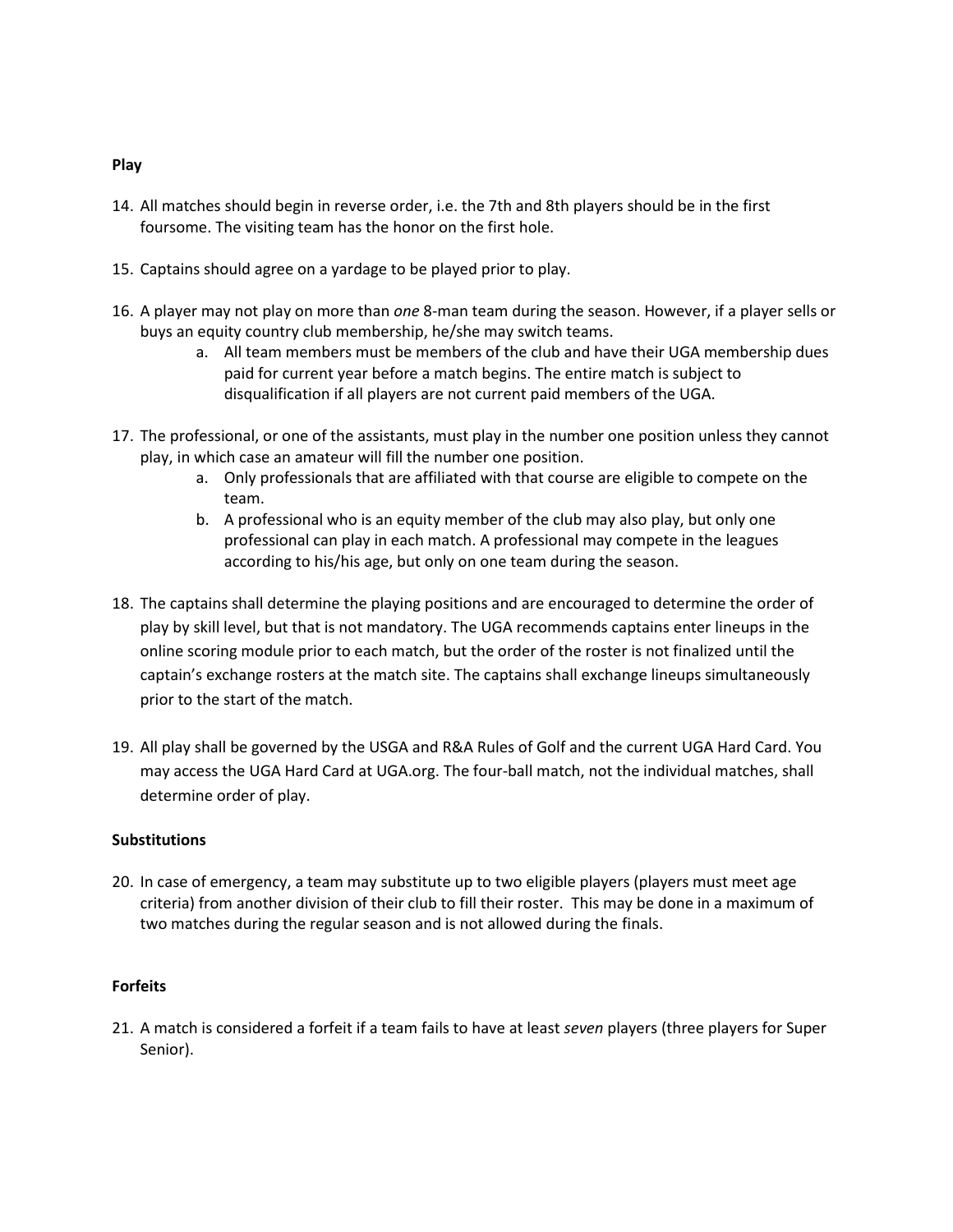- 22. Forfeits should be avoided at all costs, but if one happens, the team forfeiting will receive zero points and a loss for that match. The team winning will be granted a win and its average score in its other matches or the average score of the opponents of the forfeiting team, whichever is higher. The calculation will include all matches for the year. If a forfeit happens, the winning team should enter into the module a 36-0 win and email colin@uga.org informing him of the forfeit.
- 23. The UGA will be the arbiter of any disagreements on Rules and forfeits. In determining disagreements on forfeits, the UGA will lean heavily toward the originally scheduled match.

## **Scoring**

24. The scoring in the matches will be nine points per foursome. Player A1 plays Player B1 for one point for the front, one point for the back, and one point for the 18. Player A2 plays player B2 for the same, and Player A1 and A2 play players B1 and B2 in a four-ball match for one point for the front, one point for the back, and one point for the 18. All other foursomes play under the same point system.

## **Championship Match**

- 25. In all divisions, the division champions will playoff for the league title.
- 26. Won-loss percentage will determine division champions advancing to the final matches. In case of ties, the team scoring the most average points during the season will be declared the winner. If there is still a tie, the team with the best record against each other will be declared the winner, first by wins and then by points. If still tied, the winner will be decided by lot.

## **27. After September 1st, 2022, all Incomplete matches will result in zero points and a loss for both teams.**

- 28. If there is a tie at the conclusion of the league championship match. A hole-by-hole sudden death playoff will take place immediately follow play. Each team will select one player to represent the team in the playoff. The starting hole will be determined by UGA staff and the golf shop.
- 29. Rotating finals amongst participating clubs: The finals for each division will be held at a participating club on a rotating basis. Each club will be required to host the final matches (At-Large, Senior and Super Senior) once every 9-years. All divisions will have their final on the same day with back to back tee times. **On playoff hosting years, the host club's entry fee to each league will not be accepted until a finals dated/time has been submitted to the UGA.** Host clubs will not charge a course use fee for the finals. League dues will be put towards the social at the end of the finals. If a club elects not to host, they will no longer be eligible to participate in any of the leagues. The cycle of clubs has been chosen at random and will be updated yearly to reflect the current list of participating clubs.
	- 2022: Hidden Valley CC
	- 2023: Logan G&CC
	- 2024: Riverside CC